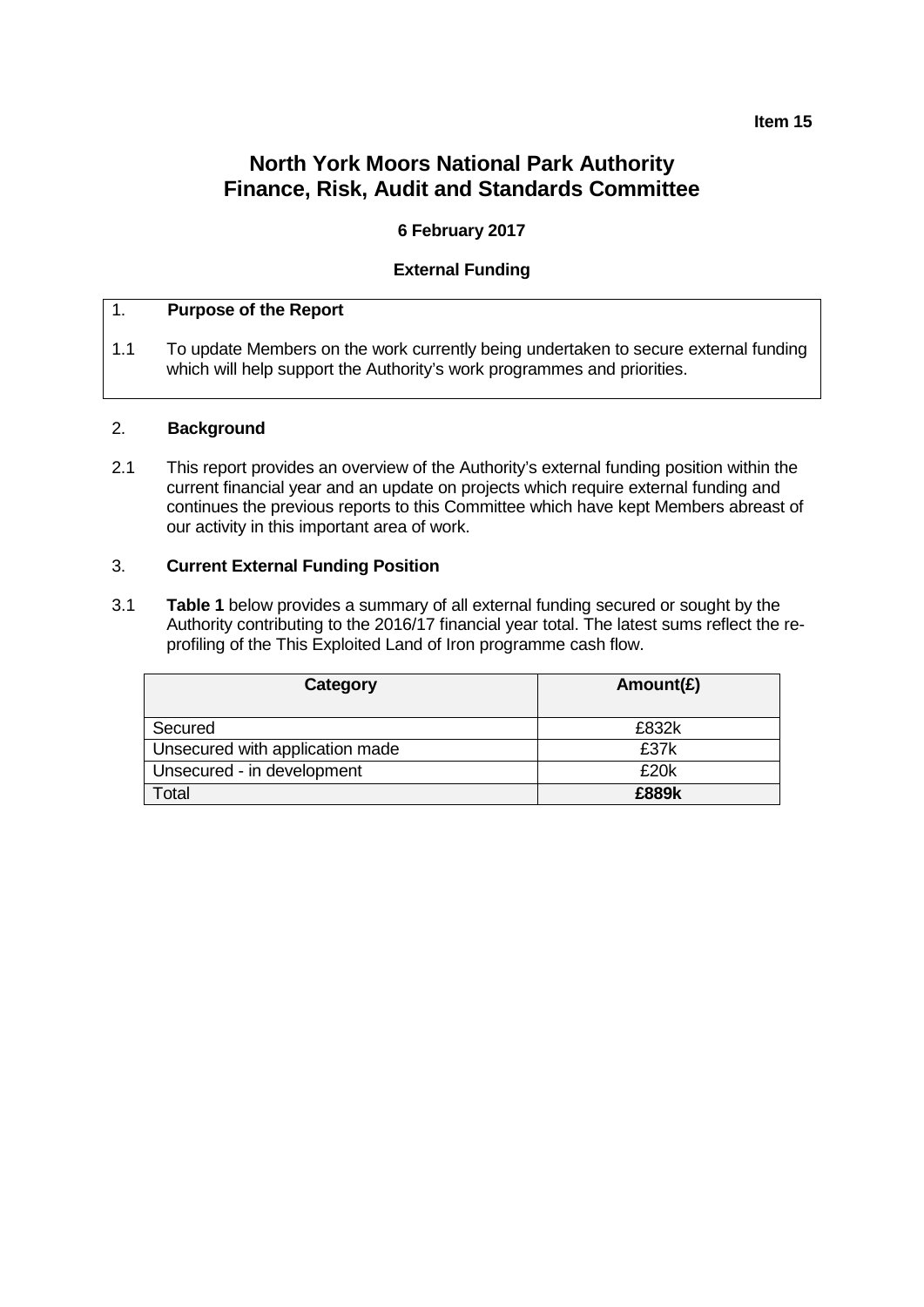3.2 **Table 2** below provides a forecast of all external funding income over the new Business Plan period and beyond. Current forecasting suggests the Authority is on target to exceed the £1.5million external funding target for 2017/18 and 2018/19.

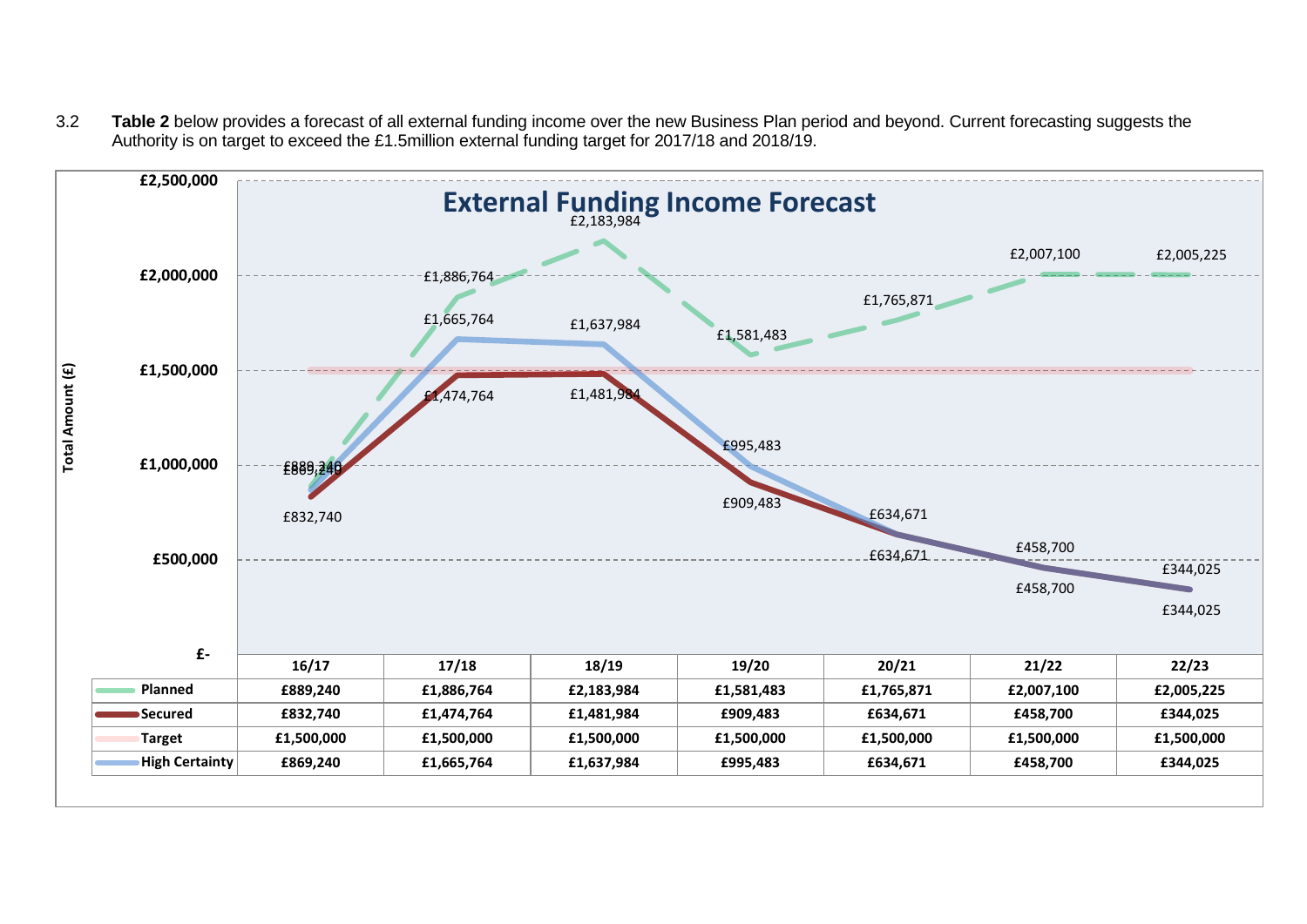## 4. **Current External Funding Activity**

4.1 **Table 2** below sets out an update on projects. Please note that the Table does not include some project ideas that are at a very early stage of officer discussions, nor does it include externally funded projects that have been approved and are now in delivery.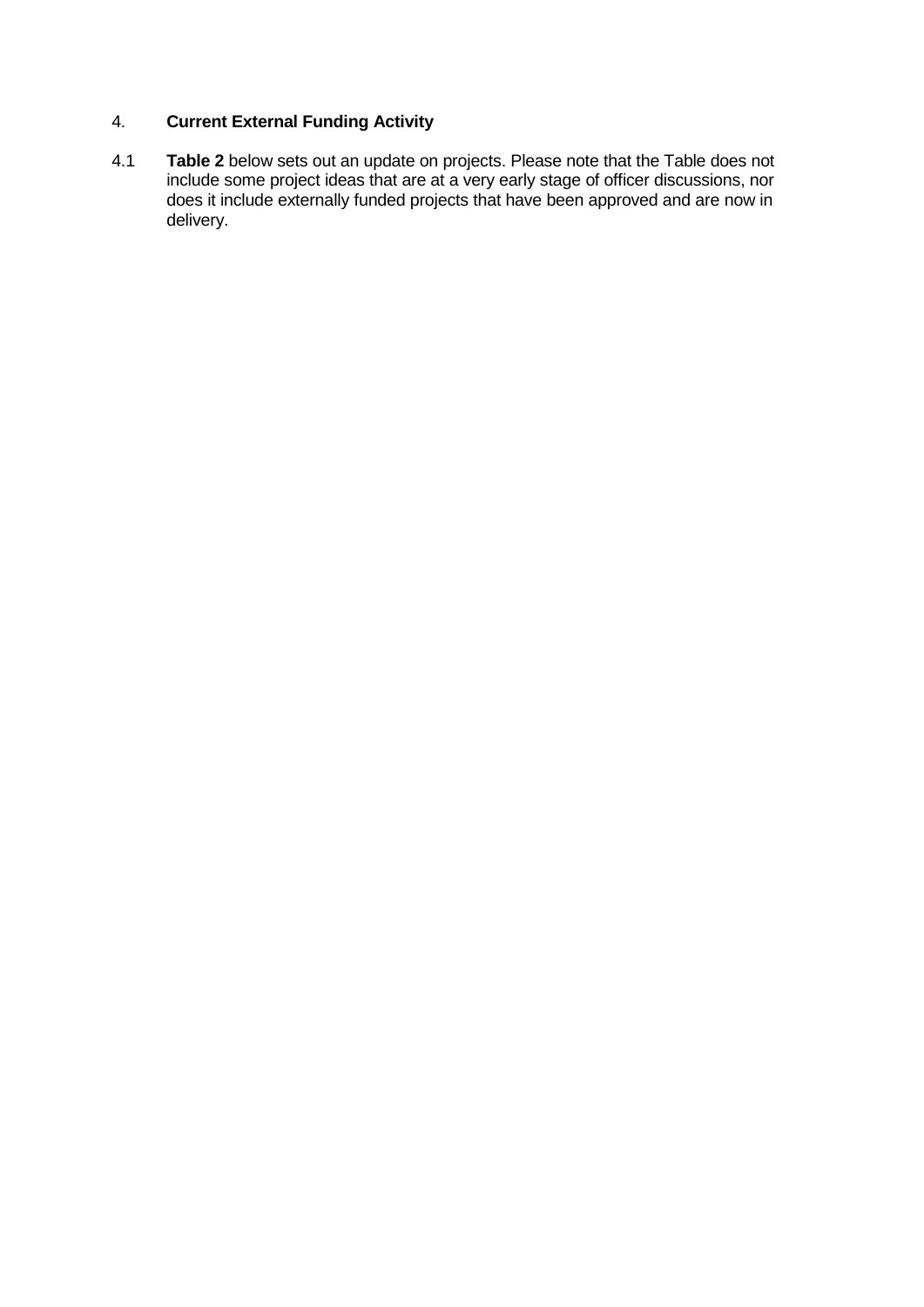**Table 2:** Externally funded projects update showing projects in development, those that have been submitted and are now awaiting a funding decision, and those that have been unsuccessful.

| <b>Project Title</b>                                                                    | <b>Brief Description</b>                                                                                                                                                                                                                                                                                                       | <b>Funder</b>                                | <b>Partners</b>                                                                                                 | <b>Strategic Fit</b>                                                                                                      | <b>Staffing Implications</b>                                                                                                    | <b>Match</b>                                                                                                                                                                   | <b>Total</b>               | <b>Status</b>                                                                                                                                         |
|-----------------------------------------------------------------------------------------|--------------------------------------------------------------------------------------------------------------------------------------------------------------------------------------------------------------------------------------------------------------------------------------------------------------------------------|----------------------------------------------|-----------------------------------------------------------------------------------------------------------------|---------------------------------------------------------------------------------------------------------------------------|---------------------------------------------------------------------------------------------------------------------------------|--------------------------------------------------------------------------------------------------------------------------------------------------------------------------------|----------------------------|-------------------------------------------------------------------------------------------------------------------------------------------------------|
|                                                                                         |                                                                                                                                                                                                                                                                                                                                |                                              |                                                                                                                 |                                                                                                                           |                                                                                                                                 | <b>Requirement</b>                                                                                                                                                             | <b>Income</b>              |                                                                                                                                                       |
| Only two<br><b>Turtle Doves?</b>                                                        | Project to maintain and<br>if possible increase the<br>population size of turtle<br>doves in the National<br>Park and engage<br>communities and land<br>managers in the<br>species' conservation.                                                                                                                              | $HLF - Our$<br>Heritage                      | RSPB,<br>Forestry<br>Commission,<br>North and East<br>Yorkshire<br><b>Ecological Data</b><br>Centre<br>(NEYEDC) | 16/17 BP:<br>Individual<br><b>Rare Species</b><br><b>MP</b> : E11,<br>E12, E14<br>E16, E17                                | 0.4 FTE (project-<br>funded) post for project<br>duration (3 years) or<br>delivered via specialist<br>contractor                | Not a<br>prerequisite for<br>funder although<br>an in-kind<br>contribution is<br>expected and a<br>cash match<br>contribution of<br>£20k from the<br>Authority is<br>proposed. | c.£100k                    | Unsecured -in<br>development<br>Application<br>being finalised<br>for submission<br>end of<br>January.                                                |
| Moor to Sea:<br>new activities<br>and niches on<br>the North York<br><b>Moors Coast</b> | Project focused on key<br>growth areas identified<br>during 'Sea Life, See<br>Life'. It will focus on<br>stronger connections<br>between the moors and<br>the coast, developing<br>the tourist 'offer' and<br>providing small<br>businesses in the area<br>with support and<br>promotional expertise to<br>access new markets. | Coastal<br>Communitie<br>s Fund              | North York<br>Moors Rural<br>Coastal<br>Communities<br>Team                                                     | 16/17 BP:<br>Coastal and<br>Marine<br>$MP: B1 - B4$ ,<br>B20-21, C12-<br>C13, U8, U2,<br>U4, U10, U12,<br>U14             | 1.8 FTE (project-<br>funded)                                                                                                    | $\overline{-E}$ 54k cash<br>~£20k in-kind                                                                                                                                      | £275,14<br>0 (from<br>CCF) | <b>Unsecured</b><br>with application<br>made<br>$(2^{nd}$ Stage)<br>Application has<br>been submitted<br>outcome will<br>be known in<br>Q4 2016/2017. |
| Ryevitalise:<br>Reconnecting<br>People,<br>Reconnecting<br>Nature.                      | <b>HLF Landscape</b><br>Partnership that aims to<br>protect and enhance<br>the Rye's<br>natural/cultural<br>heritage, resulting in a<br>more natural, better<br>functioning and better-<br>understood landscape.                                                                                                               | $HLF-$<br>Landscape<br>Partnership<br>Scheme | Environment<br>Agency,<br>Natural<br>England,<br>HHAONB,<br>Ryedale DC,<br>Forestry<br>Commission,<br>Yorkshire | <b>MP: C4,C5,</b><br>E5, E8, E14-<br>E18, E19,<br>E36-E44<br>U13-U16, U8-<br>U <sub>9</sub><br>16/17 BP:<br><b>Rivers</b> | Development phase: 2<br><b>FTE</b><br>Delivery Phase: 3 FTE<br>and $2 \times 0.4$ FTE, All<br>post would be project-<br>funded. | £870k (£180k<br>NYMNPA)                                                                                                                                                        | £3.2m                      | Secured<br>Permission To<br>Start has been<br>granted by<br>HLF and<br>interviews for<br>the<br>Programme                                             |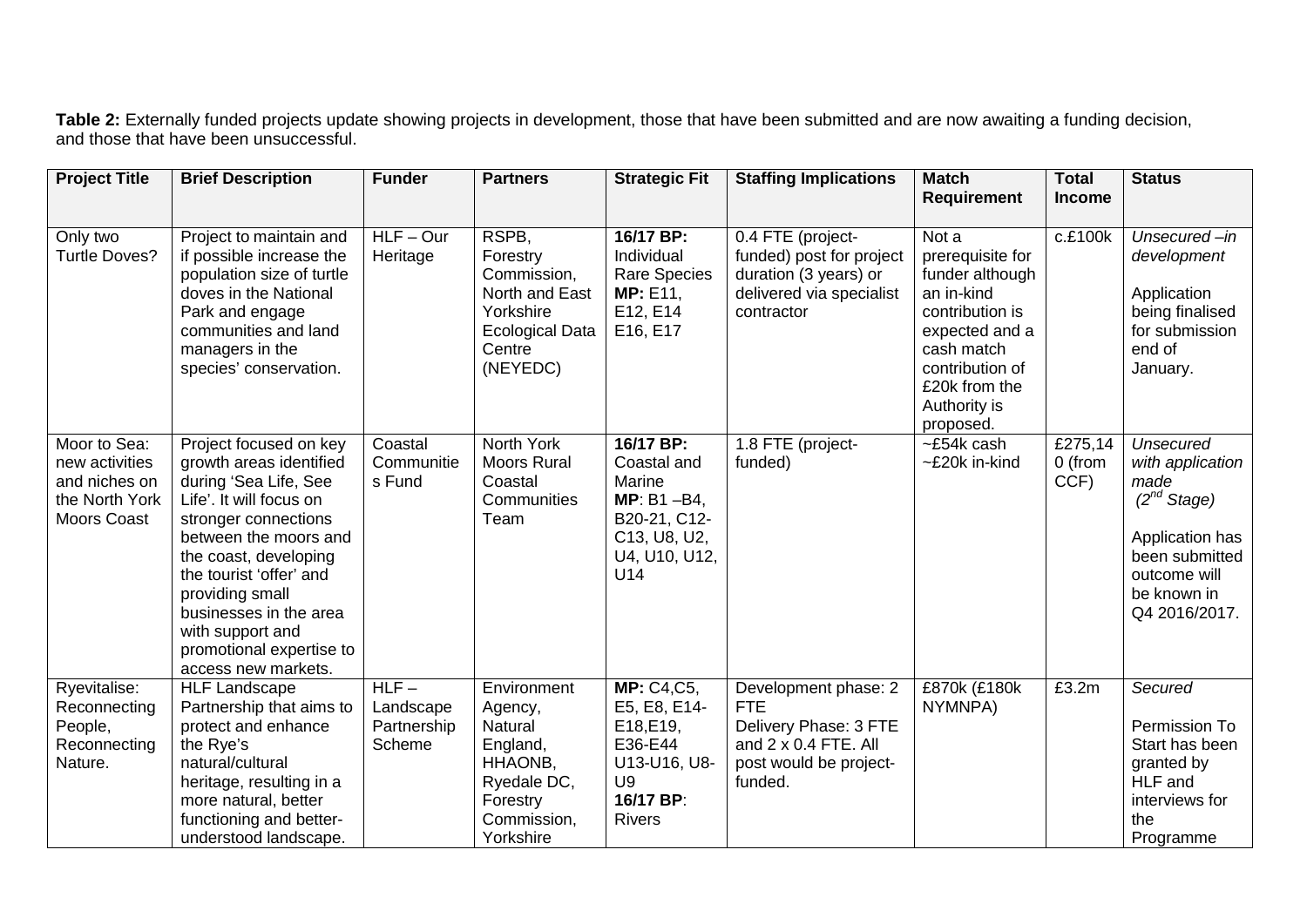|                                                          |                                                                                                                                                                                                                      |                                                                             | Wildlife Trust,<br>East Yorkshire<br><b>Rivers Trust</b> |                                       |                                    |                                                           |       | Manager and<br>Catchment<br>Restoration<br>Officer<br>positions will<br>take place in<br>early February.                                                                                                                                  |
|----------------------------------------------------------|----------------------------------------------------------------------------------------------------------------------------------------------------------------------------------------------------------------------|-----------------------------------------------------------------------------|----------------------------------------------------------|---------------------------------------|------------------------------------|-----------------------------------------------------------|-------|-------------------------------------------------------------------------------------------------------------------------------------------------------------------------------------------------------------------------------------------|
| Destination<br>Partnerships<br>Moors and<br><b>Dales</b> | Project to fund the<br>formation and support<br>of two Destination<br>Partnerships for the<br>Moors (North York<br>Moors and Howardian<br>Hills) and Dales<br>(Yorkshire Dales and<br>Nidderdale) attract<br>brands. | <b>EAFRD</b><br>Tourism<br>Cooperation<br>Call for the<br>YNYER LEP<br>area | <b>YDNPA</b><br><b>HHANOB</b><br><b>NAONB</b>            | MP: U4, U10-<br>U12                   | 0.6 FTE for 2 years                | Use of existing<br>grants budgets<br>and private<br>match | £166k | Secured<br>The application<br>has been<br>successful for<br>immediate<br>commencemen<br>t and will<br>operate for 2<br>years.<br>Recruitment for<br>the project role<br>will be begin<br>shortly.                                         |
| <b>LEI Bridleway</b><br>Improvement                      | Project to fund the<br>resurfacing of a section<br>of bridleway between<br>Over Silton and<br>Thimbleby on the<br>western fringe of the<br>park.                                                                     | National<br>Grid<br>Landscape<br>Enhanceme<br>nt Fund<br>(LEI)              | None                                                     | <b>MP: U8, U9,</b><br>C <sub>13</sub> | Contractor delivered<br>groundwork | £9k                                                       | £32k  | <b>Unsecured</b><br>with application<br>made<br>The project<br>has been<br>approved by<br>the LEI board<br>and is now<br>awaiting final<br>approval from<br>the National<br>Grid. Official<br>notification is<br>expected in<br>early Q4. |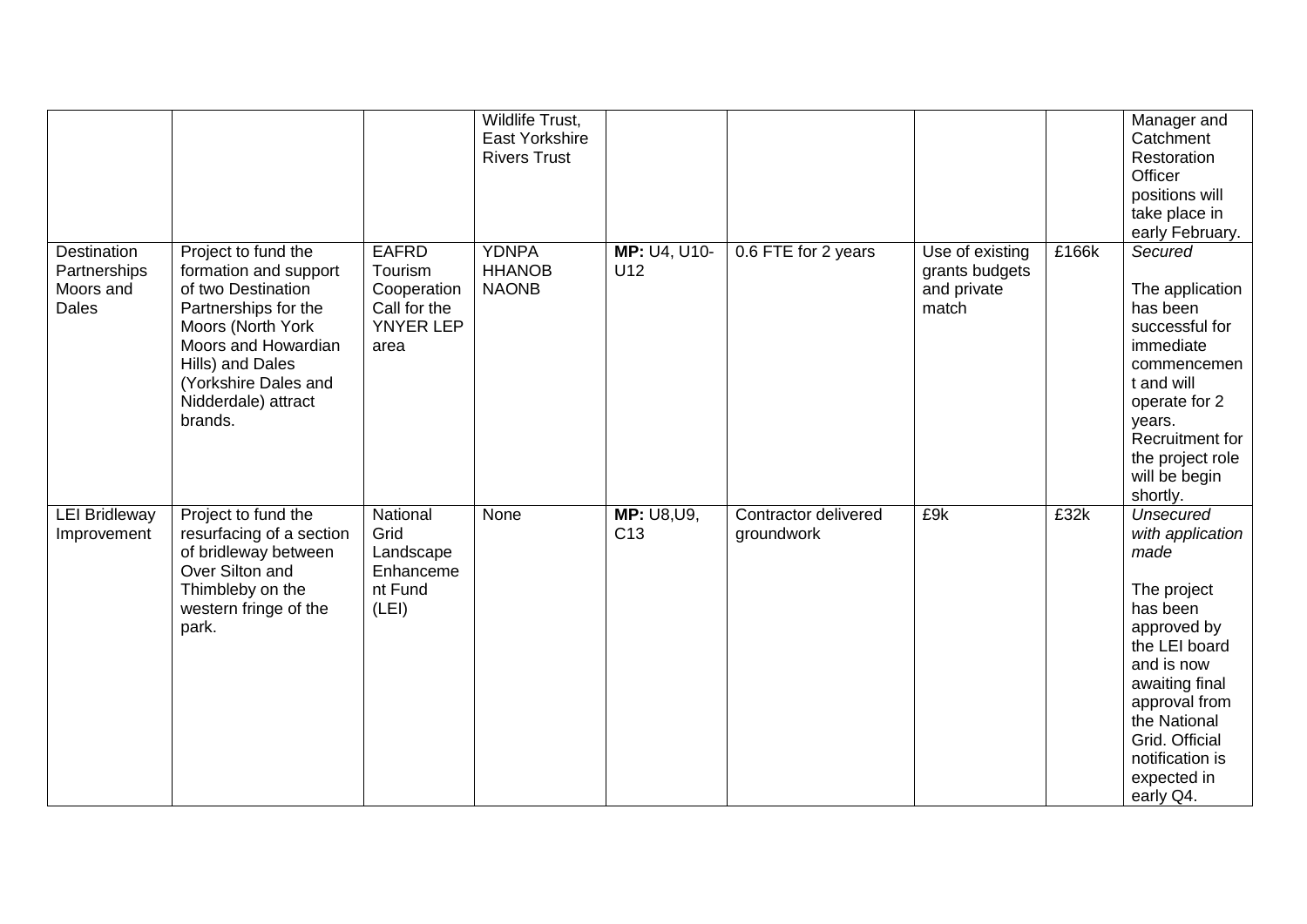## 5**. 2017-2020 Business Plans External Funding Priorities**

5.1 The 2017-2020 Business Plan has prioritised the following areas of work for external funding:

| 1              | Sutton Bank re-development                                                   |
|----------------|------------------------------------------------------------------------------|
| 2              | Apprenticeships via the Levy                                                 |
| 3              | Rivers: Stage two of Ryevitalise; success of Pearl Mussel work               |
| 4              | Marine and Coastal issues, especially conservation in the marine element and |
|                | preferably linking to food, sustainable catches and fishing traditions       |
| 5              | Mental health of young people, preferably with other National Parks          |
| 6              | <b>Ancient Woodland Restoration</b>                                          |
| $\overline{7}$ | Prehistoric settlements                                                      |
| 8              | Heritage of the Alum industry                                                |
| 9              | Renewable energy for NPA buildings: including: Sutton Bank, HQ and others    |
| 10             | Landscape and biodiversity improvement of Western Fringe                     |
| 11             | Dark Bordered Beauty (moth); Daffodils                                       |
| 12             | Recreational connections along Eastern Fringe.                               |
| 13             | Local food development or/and promotion (especially related to fish and 'The |
|                | Capital of Cake'                                                             |
| 14             | Capital contribution to North York Moors Railway Trust Bridges               |
| 15             | Renewing the Buildings and Monuments at Risk programme                       |

- 5.2 Some early development has begun on areas of work specially the Sutton Bank redevelopment strategy presented to Members at the December NPA. Further to this, work has begun to develop landscape and biodiversity improvement of Western Fringe.
- 5.3 A number of landscape and environmental consultancies has been invited to quote for a contract to develop a strategy for the western area of the Park that is affected by the National Grid high voltage powerlines.
- 5.4 The strategy developed as part of this work will hopefully provide a compelling vision for the affected landscape consisting of a number of potential projects that will provide the basis for subsequent funding applications to the National Grid Landscape Enhancement Initiative.
- 5.5 The brief will also include the area of the Howardian Hills AONB affected by the same transmission lines to maximise the landscape benefits across the contiguous area.

## 6. **North York Moors National Park Trust**

6.1 The Trust has requested the Authority's External Funding Officer to provide advice and assist with some early development tasks that the Trust Directors have prioritised. The principal tasks will be developing the Trust's legacy donation programme and the Year 1 Business Plan. The External Funding Officer will be funded for 1 day per week until May.

## 7. **Contribution to National Park Management Plan**

7.1 The rationale behind seeking external funding and new income generation is to secure the delivery of the Business Plan and the Management Plan.